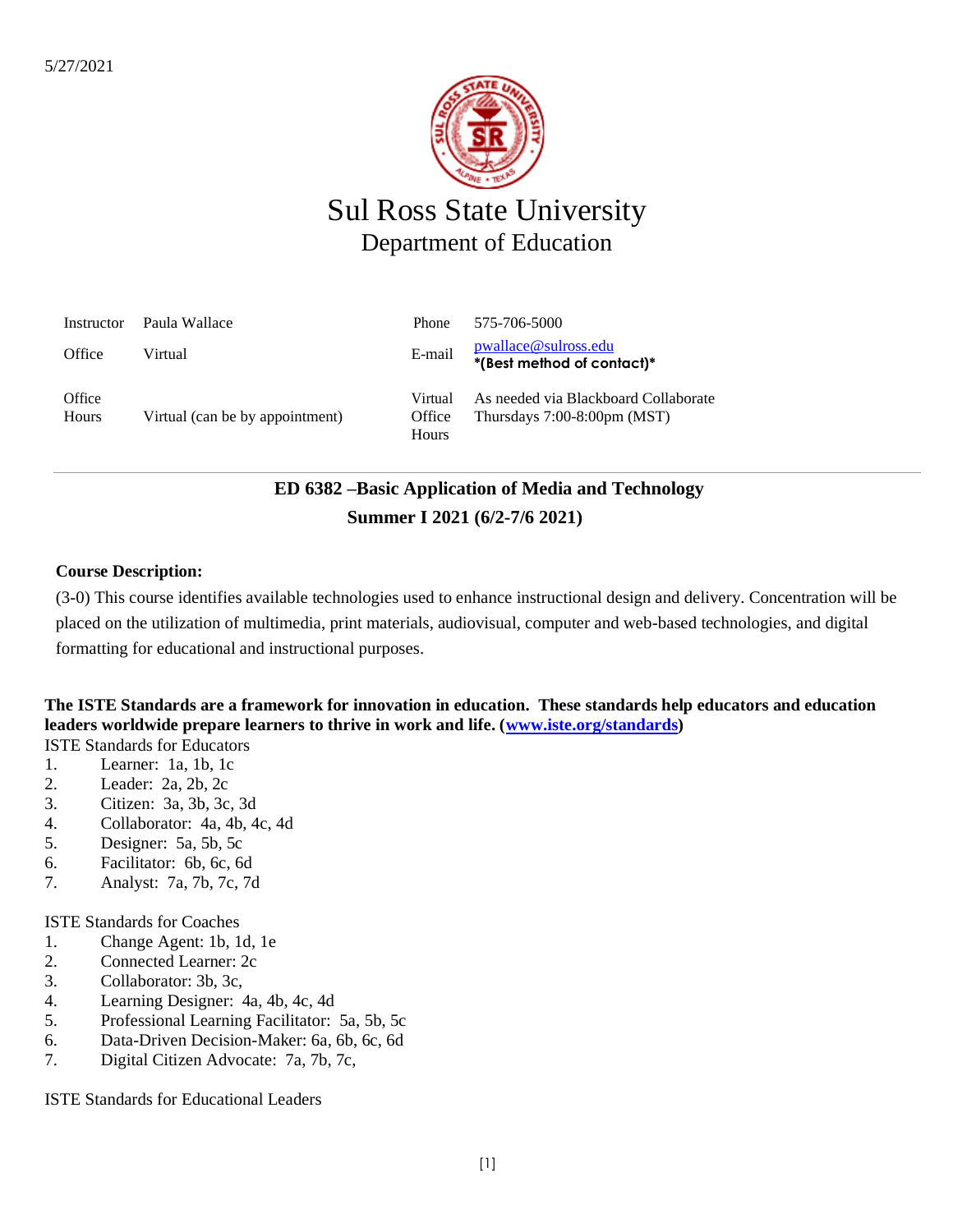### 5/27/2021

- 1. Equity and Citizenship Advocate: 1a, 1b, 1c,
- 3. Empowering Leader: 3c,
- 4. Systems Designer:
- 5. Connected Learner: 5a, 5b, 5d

### **Required Textbook:** None-provided by instructor [\(Open Resources Standards Rubric\)](https://www.achieve.org/files/AchieveOERRubrics.pdf) **Required Readings: Provided in Blackboard Course (see reference page)**

### **Requirements:**

Students will:

- Participate and collaborate in online discussions, assignments, and activities
- Utilize Blackboard on the SRSU website to fulfill course requirements
- Utilize Voicethread links to participate in oral discussions
- Practice professional conduct and ethics and respectful learning exchanges
- Preserve confidentiality of information shared regarding student, family, or school district experiences

### **Course Requirements:**

- Attendance
	- Students should refer to the *Online Absence Policy* posted in Blackboard under the tab Course Information regarding participation in an online course.
- Daily Readings
	- We will be covering an enormous amount of information in a very short amount of time because this is an 8 week accelerated course. A large part of the **graduate student** responsibility in this course will be to devote time to the course information. Please note which and what information will be covered and read ahead to keep up with the rigorous pace of the course.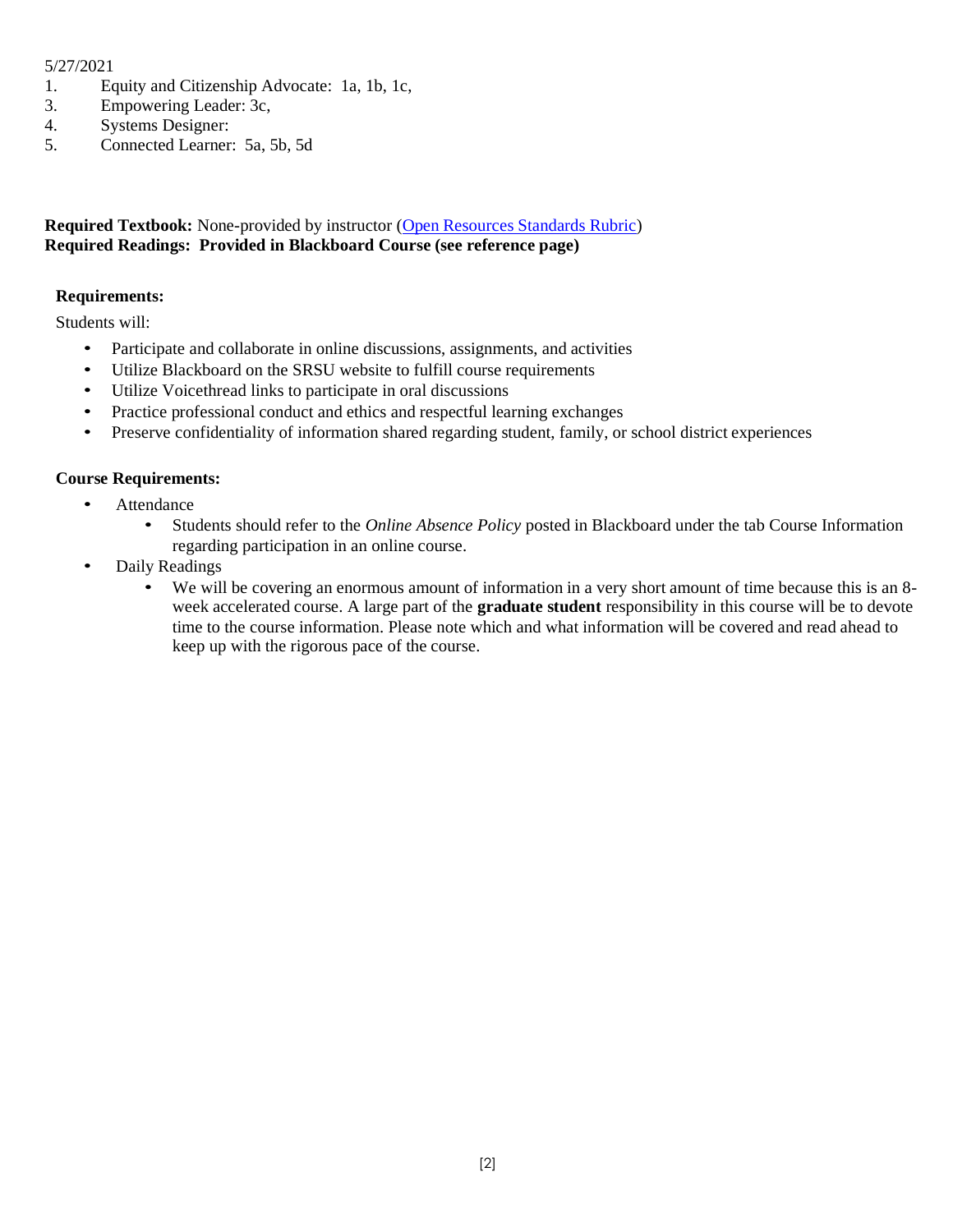# **Grading Policy:**

| <b>Assignments</b>              | <b>Number</b>  | <b>Points</b> | <b>Total</b> |
|---------------------------------|----------------|---------------|--------------|
| Week 0                          |                |               |              |
| Written Introductory Discussion | $\mathbf{1}$   | 25            | 50           |
| <b>Personal Profiles</b>        | $\mathbf{1}$   | 50            | 50           |
| Academic Honesty Assignment     | $\mathbf{1}$   | 25            | 25           |
| Syllabus Quiz                   | $\mathbf{1}$   | 25            | 25           |
| <b>Week 1-8</b>                 |                |               | O            |
| Weekly Journal (Blog)           | 8              | 50            | 400          |
| <b>Weekly Oral Discussion</b>   | 4              | 50            | 200          |
| <b>Final Project Prep</b>       | $\overline{2}$ | 100           | 200          |
| <b>Final Project</b>            | $\mathbf{1}$   | 350           | 350          |
|                                 |                |               | 1300         |

| A=1170-1300 |
|-------------|
| B=1040-1169 |
| C=910-1039  |
| D=780-909   |
| $< 779 = F$ |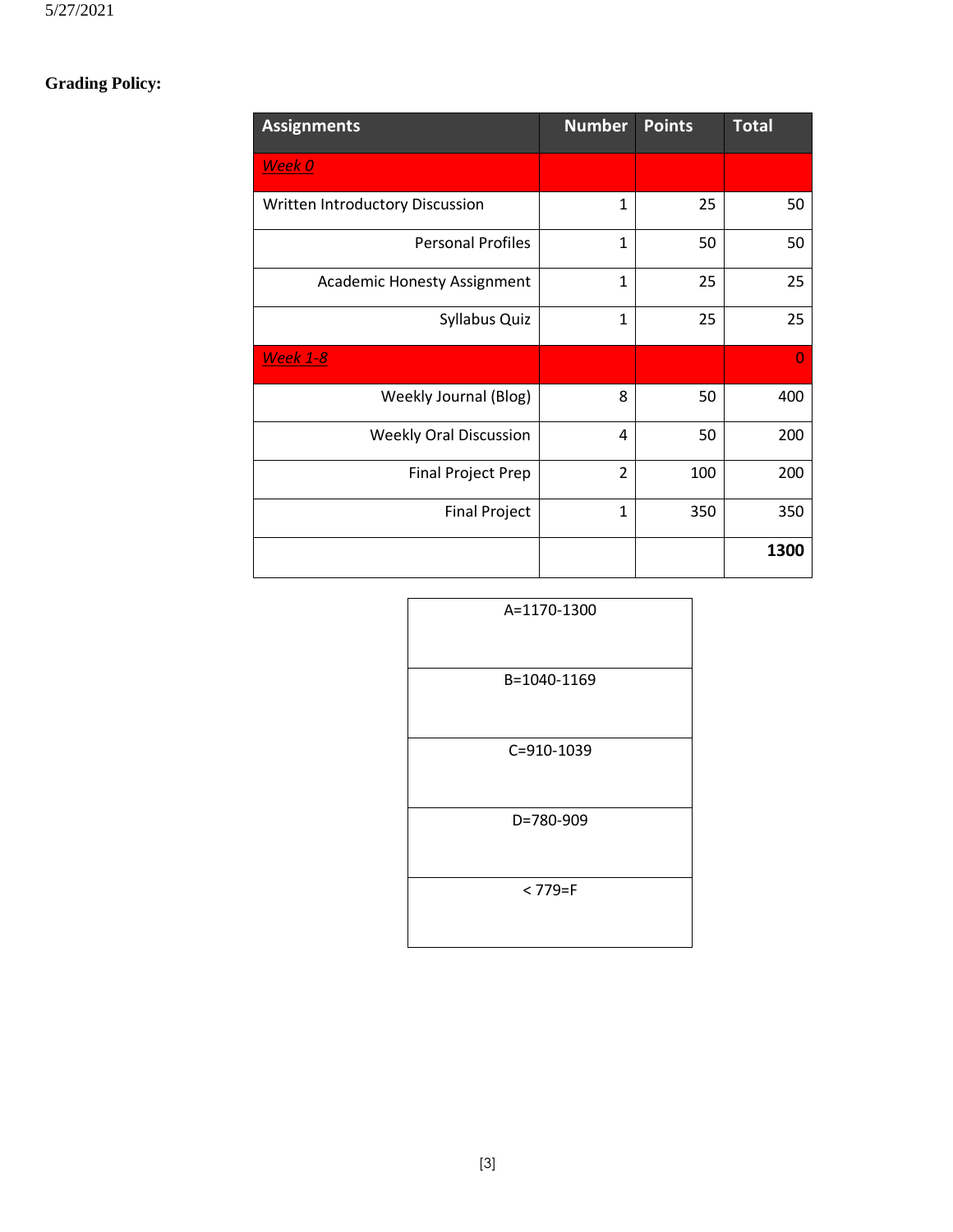## **Course Schedule**

| <b>WEEK</b>                        | <b>ASSIGNED WORK</b>                                                                                         | <b>OPEN DATE</b> | <b>CLOSE DATE</b> |
|------------------------------------|--------------------------------------------------------------------------------------------------------------|------------------|-------------------|
| Week 0                             | Course Information & Week 0 Activities                                                                       | 6/2/21           | 6/5/21            |
| Week 1                             | Digital Media: What It Is and Implementation<br>(Readings & Blog)                                            | 6/2/21           | 6/5/21            |
| Week 2                             | Technology Tools: From Web 2.0 to 3.0 and Beyond<br>(Readings & Blog)                                        | 6/2/21           | 6/9/21            |
|                                    | Oral Discussion #1 Or                                                                                        | 6/2/21           | 6/11/21           |
|                                    | Using Open Source Digital Media, Freeware, and                                                               |                  |                   |
| Week 3                             | Shareware to Enhance Learning (Readings & Blog)                                                              | 6/2/21           | 6/13/21           |
|                                    | Project Prep #1                                                                                              | 6/2/21           | 6/15/21           |
|                                    | Curriculum Design: Engage, Collaborate, and                                                                  |                  |                   |
| Week 4                             | Demonstrate (Readings & Blog)                                                                                | 6/2/21           | 6/17/21           |
|                                    | Oral Discussion #2                                                                                           | 6/2/21           | 6/19/21           |
| Week 5                             | Storyboarding: Tell Your Tale (Readings & Blog)                                                              | 6/2/21           | 6/21/21           |
| Week 6                             | Audio Tools and Learning Implementation<br>(Readings & Blog)                                                 | 6/2/21           | 6/25/21           |
|                                    | Oral Discussion #3                                                                                           | 6/2/21           | 6/27/21           |
| Week 7                             | Website Design Basics (Aesthetics/Functionality, Color<br>Palettes, Fonts, and Images (Readings & Blog)      | 6/2/21           | 6/29/21           |
|                                    | Project Prep #2                                                                                              | 6/2/21           | 7/1/21            |
| Week 8                             | E-Learning Author Tools, Strategy Video Editing Tools<br>and Instructional Design Strategy (Readings & Blog) | 6/2/21           | 7/3/21            |
| <b>Capstone</b><br><b>Artifact</b> | <b>Final Project</b>                                                                                         | 6/2/21           | 7/6/21            |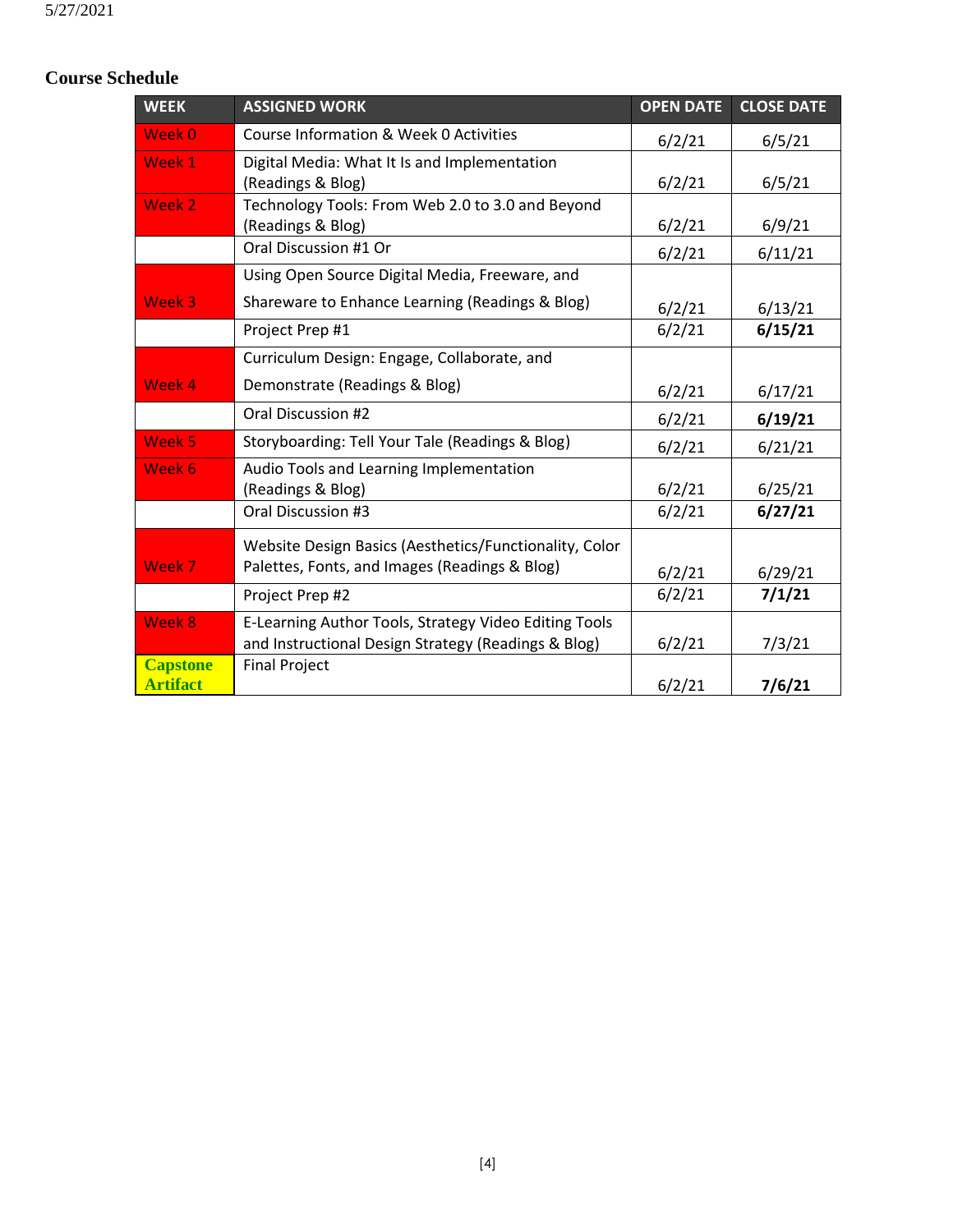### **All assignments are due on the scheduled date no later than 11:59 pm CST.**

**Grading: All assignments are due on the date posted. Late work WILL NOT be accepted! The only exception to this is medical emergencies (doctor excuse required) or family death (your name must be listed in the obituary).**

### **Educator Standards Addressed in for Instructional Design-: Educational Technology Standard**

### **Class will address the following Student Learning Outcomes (SLOs):**

This course is designed as an introduction to the field of instructional design and technology.

By the end of the course, students will be able to:

- Identify technologies used to enhance instructional design and delivery
- Demonstrate an ability to evaluate which technologies are appropriate for particular instructional purposes.
- Demonstrate an ability to develop instruction in a digital formats
- Demonstrate an understanding of the effects digital formatted instruction has on students from other cultures and students with disabilities
- Discuss an agent's affects and influences on the diffusion of digital formatted instruction and the delivery of its services in an educational setting.

**Communication Policy:** The preferable communication source is Blackboard email. Telephone and virtual conferencing communications are also available. An appointment set up through email will need to be made for virtual conferencing. It is reasonable to expect your instructor to answer your emails within 24 hours. In most cases it will be sooner than that.

**Attendance Policy:** Students are expected to attend all scheduled on- campus classes. Prompt arrival for class is expected. Students in web-enhanced or web classes are expected to log in several times each week to the Blackboard course site on the Internet site. The instructor will monitor the Blackboard log-ins for attendance points. Students are to make themselves aware of the SRSU policies on Absences and Class Attendance posted in the SRSU Student Handbook. SRSU Class Attendance policy states "The instructors may, at their discretion, drop a student from a course when the student has a total of nine absences." SRSU policy states "An absence is defined as non-attendance in fifty minutes of class; for example, nonattendance in a one and one-half hour class will constitute one and one-half absences and non-attendance in a three hour class will constitute three absences." Therefore, non-attendance for Weekend Format classes calculates to: Saturday (7 hrs of class time) = 8.4 absences and Sunday (4 hrs of class time) = 4.8 absences. Make up work is at the discretion of the instructor as it relates to "explained or excused" absences. The Absences/Class Attendance policy includes all absences excused or unexcused. In this course you are expected to attend all classes, to be punctual, and to complete all assignments on time.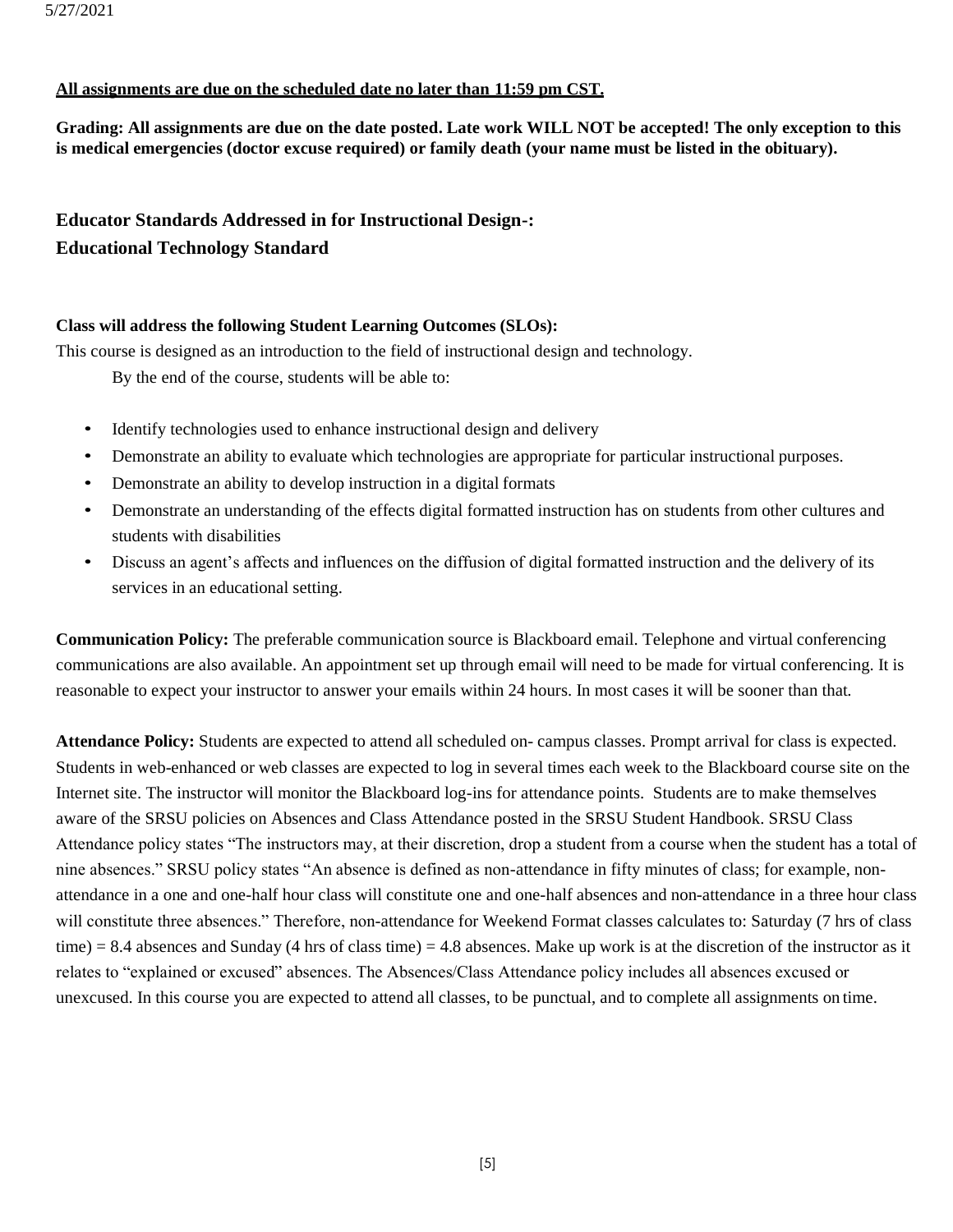#### **ADA Accommodations**

Sul Ross State University is committed to equal access in compliance with the Americans with Disabilities Act of 1973. It is the student's responsibility to initiate a request for accessibility services. Students seeking accessibility services must contact:

Mary Schwartze, M. Ed., L.P.C., in Counseling and Accessibility Services, Ferguson Hall, Room 112. The mailing address is P.O. Box C-122, Sul Ross State University, Alpine, Texas Telephone: 432-837-

8691. E-mail: [mschwartze@sulross.edu](mailto:%20%20mschwartze@sulross.edu) .

**Tobacco Policy:** Tobacco is not permitted on the Sul Ross campus.

**Academic Integrity**: Students in this class are expected to demonstrate scholarly behavior and academic honesty in the use of intellectual property. A scholar is expected to be punctual, prepared, and focused. Examples of academic dishonesty include but are not limited to:

Turning in work as original that was used in whole or part for another course and/or professor; turning in another person's work as one's own; copying from professional works or internet sites without citation.

### **Distance Education Students:**

*Distance Education Statement*: Students enrolled in distance education courses have equal access to the university's academic support services, such as Smarthinking, library resources, such as online databases, and instructional technology support. For more information about accessing these resources, visit the SRSU website. Students should correspond using Sul Ross email accounts and submit online assignments through Blackboard, which requires secure login information to verify students' identities and to protect students' information. **[If the course requires students to take proctored exams or to purchase additional software or equipment, please describe those requirements here.]** The procedures for filing a student complaint are included in the student handbook. Students enrolled in distance education courses at Sul Ross are expected to adhere to all policies pertaining to academic honesty and appropriate student conduct, as described in the student handbook. Students in web-based courses must maintain appropriate equipment and software, according to the needs and requirements of the course, as outlined on the SRSU website.

**This course syllabus is intended to be a guide and may be amended at any time.**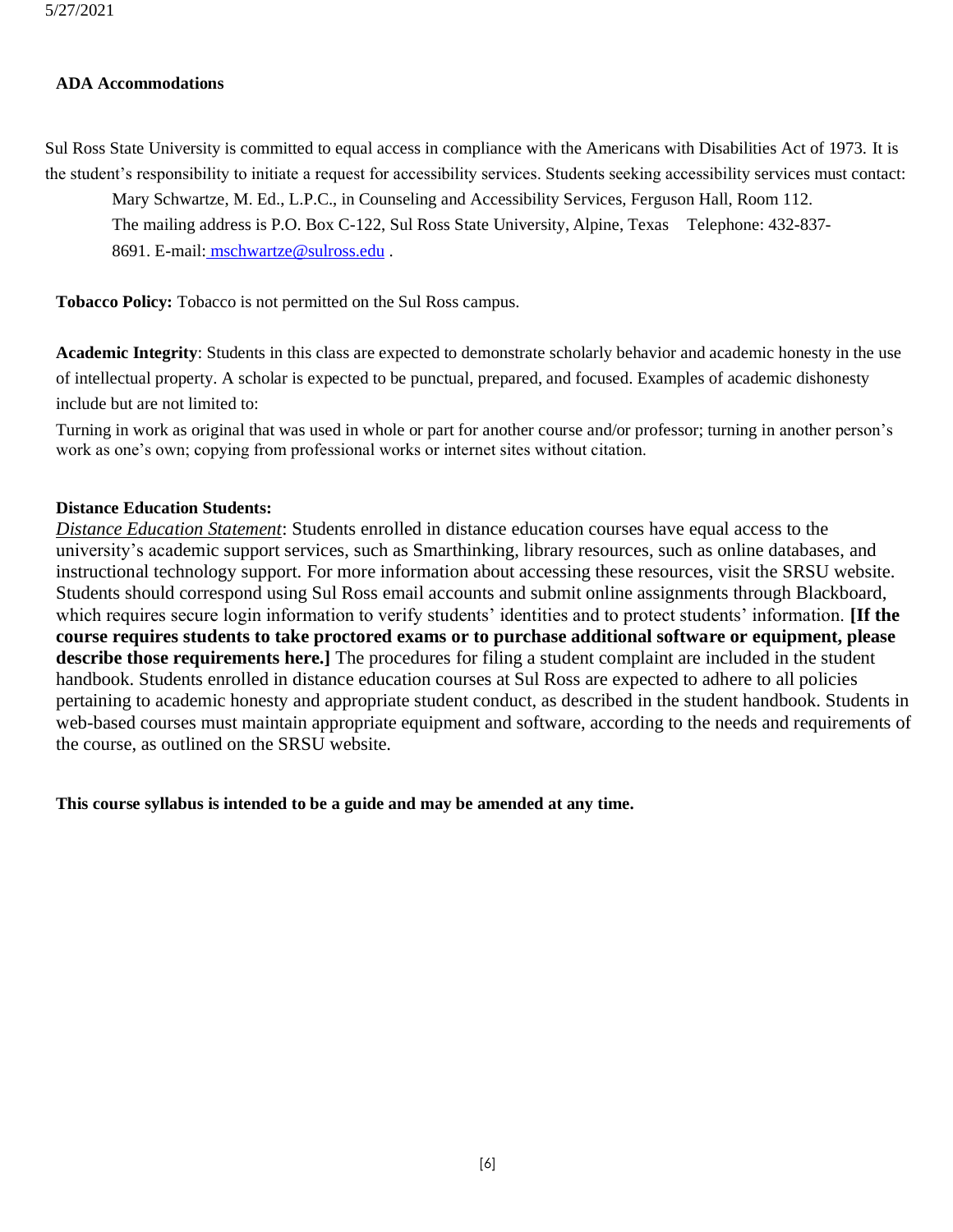### **Reading References**

Anderson, D.V., (2106) What Is SCORM? 5 Essential SCORM Facts You Should Know. Retrieved April 15, 2018 from https://elearningindustry.com/what-is-scorm-5-scorm-facts-know

Arshavskiy, M., (2108). Social Media And eLearning: How To Improve Formal Learning With Social Media. Retrieved April 8, 2018 from https://elearningindustry.com/improve-formal-learning-with-social-media-social-media-elearning

Bartolomé, Antonio. (2007). Web 2.0 and New Learning Paradigms. eLearning Papers, N° 8, 2008. 8.

Clark, R., (2007). 2007. Leveraging multimedia for learning. Retrieve April 12, 2019 from http://www.clarix.com/whitepapers/captivate\_leveraging\_multimedia.pdf

Damewood, R., (No Date). Create Instructional Videos for your Students. Retrieved April 14, 2018 from http://www.randydamewood.com/create-instructional-videos-for-your-students.html

Delaney, M., (2012). *What Is Web 3.0, Really, and What Does It Mean for Education?* Retrieved March 21, 2018 from https://edtechmagazine.com/k12/article/2012/10/what-web-30-really-and-what-does-it-mean-education

Fisher, T., (2018). *What is Freeware?* Retrieved March 21, 2018 from https://www.lifewire.com/freeware-definition-4154271

Fisher, T., (2018). *What is Shareware?* Retrieved March 21, 2018 from https://www.lifewire.com/shareware-definition-4154860

Gray, C., (2107). Podcasting in Education. What are the Benefits? Retrieved April 12, 2018 from https://www.thepodcasthost.com/niche-case-study/podcasting-in-education/

LeanForward (No Date). E-Learning Authoring Tool Guide Is an e-Learning Authoring Tool Right for Your Organization? Retrieved April 13, 219 from http://docplayer.net/20563868-E-learning-authoring-tool-guide-is-an-e-learning-authoring-toolright-for-your-organization.html

Martinez, J., (2017) The Best eLearning Authoring Tools of 2018. Retrieve April 12, 2018 from https://www.pcmag.com/roundup/348022/the-best-elearning-authoring-tools

Midrack, R.L., (2018). *What is Open Source Software?* Retrieved March 21, 2018 from https://www.lifewire.com/what-isopen-source-software-4147547

Mohamed, A. E. (2011). *Web 2.0 tools in education: A quick guide*. Bangi, Selangor: Pusat Pembangunan Akademik, Universiti Kebangsaan Malaysia.

Norma, S., (2106). 5 Ultimate Tricks Of Using Social Media As Learning Tools. Retrieved April 9, 2018 from https://elearningindustry.com/5-ultimate-tricks-using-social-media-learning-tools

Pandey, A., (2018) Case Study - Creating Highly Engaging Corporate Compliance Training With Gamication. Retrieved April 9, 2018 from https://elearningindustry.com/compliance-training-with-gamification-case-study-creating-highly-engagingcorporate

Pappas, C., (2012). Ultimate List of Free Storyboard Templates for eLearning. Retrieved April 10, 2018 from https://elearningindustry.com/free-storyboard-templates-for-elearning

Pappas, C., (2015). 7 Tips To Create Responsive Design For Mobile Learning. Retrieved April 8, 2018 from https://elearningindustry.com/7-tips-create-responsive-design-mobile-learning

Pappas, C., (2015). 12 Tips To Create Effective eLearning Storyboards. Retrieved April 9, 2018 from https://elearningindustry.com/12-tips-to-create-effective-elearning-storyboards